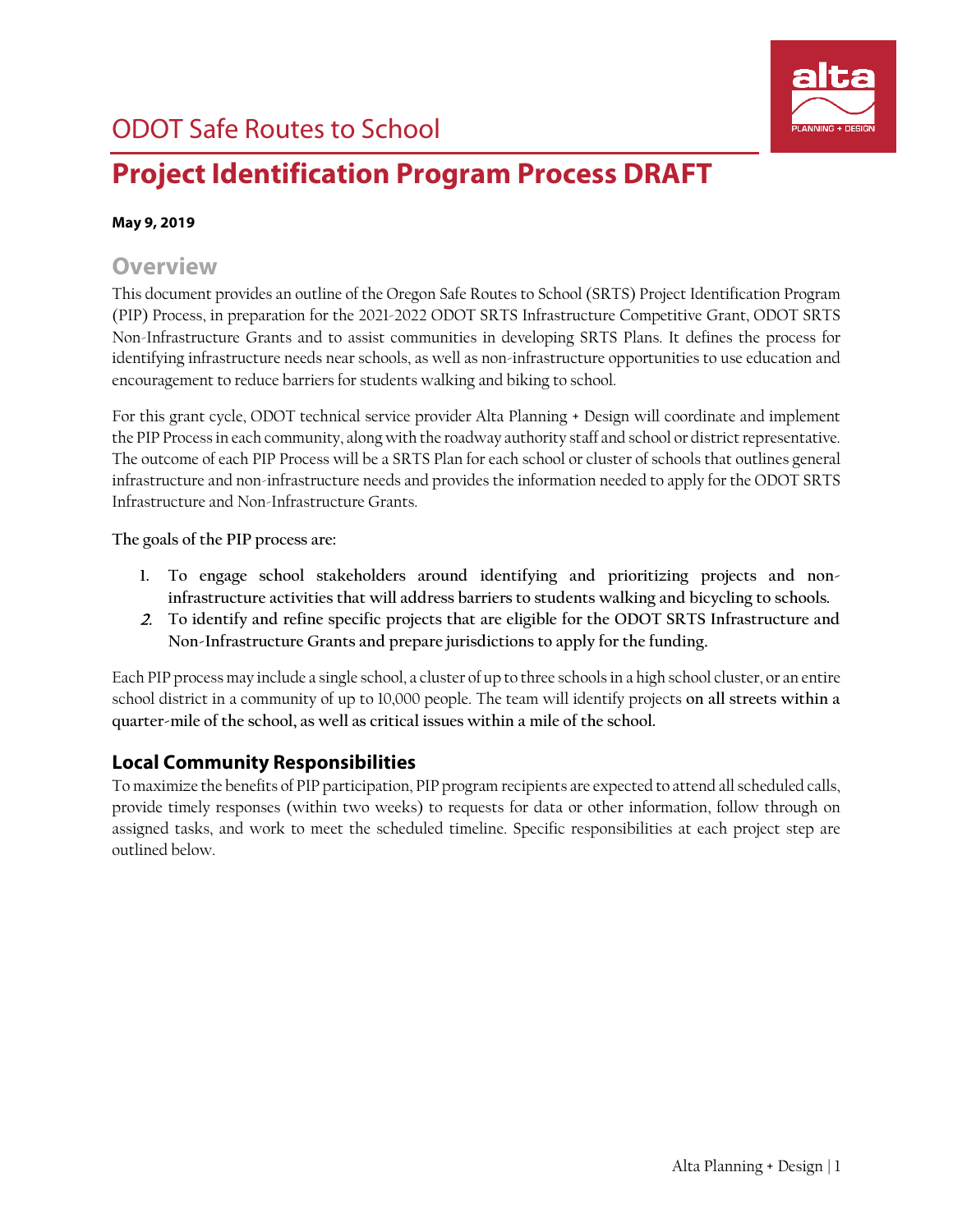| <b>Project Step</b>                                                   | <b>Primary Responsibility</b>                                                           | <b>Project Management Team</b><br>(PMT) Responsibilities <sup>1</sup>                                                       | <b>Timing</b>                       | Page<br><b>Number</b> |  |
|-----------------------------------------------------------------------|-----------------------------------------------------------------------------------------|-----------------------------------------------------------------------------------------------------------------------------|-------------------------------------|-----------------------|--|
| <b>Project Initiation</b>                                             |                                                                                         |                                                                                                                             |                                     |                       |  |
| Project Management Team<br>(PMT) Kickoff Call (PMT Call #1)           | Consultant organizes & leads                                                            | Attend (required)<br>Recommend and recruit participants                                                                     | 6 weeks before field<br>visit       | Page 5                |  |
| <b>Education and Outreach Kickoff</b><br>Meeting                      | Consultant organizes & leads                                                            | Attend (required)<br>Invite school stakeholders                                                                             | 2-4 weeks before field<br>visit     |                       |  |
| Background data collection                                            | Consultant issues data request memo                                                     | Provide requested data or explanation<br>of why that data is not available                                                  | 2-6 weeks before field<br>visit     |                       |  |
| <b>School Safety Assessment</b>                                       |                                                                                         |                                                                                                                             |                                     |                       |  |
| Outreach                                                              | PMT, with Consultant support                                                            | Invite school stakeholders to walk audit<br>and community meeting<br>Spread the word via fliers, e-blasts, etc.             | 2-4 weeks before field<br>visit     | Page 7                |  |
| Walk Audit (observation of<br>circulation at drop-off or pick-<br>up) | Consultant organizes & leads with PMT                                                   | Attend (required)                                                                                                           | $\sim$ 1 hour for each<br>school    | Page 8                |  |
| <b>Community Meeting</b>                                              | Consultant organizes & leads with PMT                                                   | Attend (required)                                                                                                           | $\sim$ 1 hour for each<br>school    | Page 9                |  |
| <b>Education and Outreach</b><br><b>Stakeholder Meetings</b>          | Consultant organizes & leads, with<br>support from school or district<br>representative | School/district attend (required)<br>Roadway jurisdiction attend (optional)<br>Make introductions to school<br>stakeholders | $\sim$ 2-4 hours                    |                       |  |
| <b>Bike and Pedestrian Facility</b><br>Inventory                      | Consultant conducts                                                                     | Attend (optional)                                                                                                           | $\sim$ 2-4 hours for each<br>school |                       |  |

<span id="page-1-0"></span>Table 1. PIP Process Timeline, Roles, and Responsibilities

 $\overline{a}$ 

*<sup>1</sup> PMT includes the primary roadway authority and primary impacted school or district, as well as additional optional representatives as listed i[n Table 2](#page-4-1) on pag[e 4.](#page-4-1)*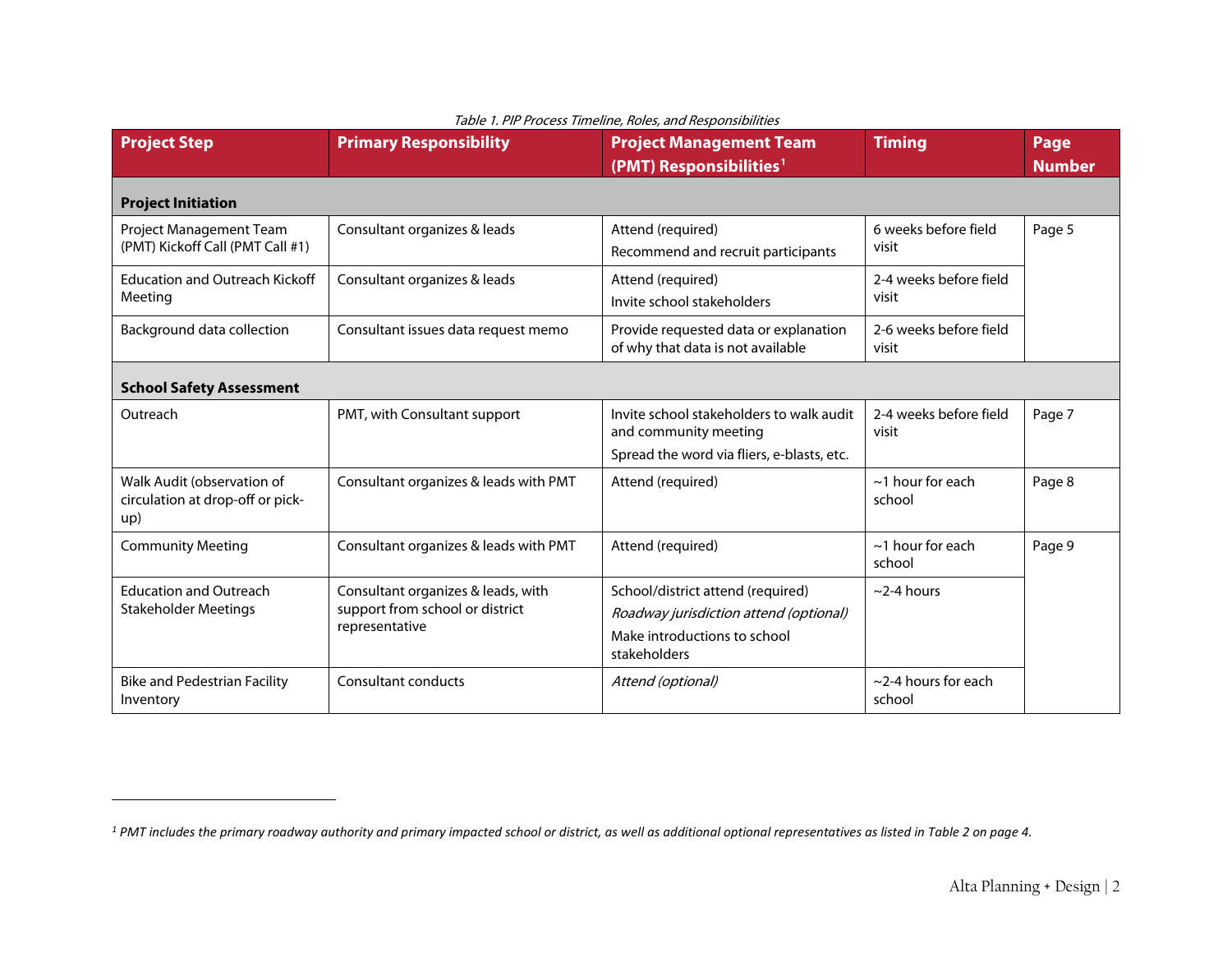| <b>Project Step</b>                                                                  | <b>Primary Responsibility</b>                              | <b>Project Management Team</b><br>(PMT) Responsibilities <sup>1</sup> | <b>Timing</b>                                           | Page<br><b>Number</b> |
|--------------------------------------------------------------------------------------|------------------------------------------------------------|-----------------------------------------------------------------------|---------------------------------------------------------|-----------------------|
| <b>Review Process</b>                                                                |                                                            |                                                                       |                                                         |                       |
| <b>Preliminary Products Delivered</b><br>to PMT                                      | Consultant drafts; PMT reviews                             | 3 weeks after field visit                                             | Page 10                                                 |                       |
| <b>Preliminary Draft Product</b><br><b>Review Conference Call (PMT</b><br>Call $#2)$ | PMT provides feedback, Consultant<br>organizes call        | Attend call (required) and discuss<br>feedback                        | 2 weeks after<br><b>Preliminary Product</b><br>delivery | Page 11               |
| Draft Products Delivered to PMT                                                      | Consultant provides draft documents via<br>MS Word and PDF | Review updated products and provide<br>timely, consolidated feedback  | 1 week after feedback<br>received                       | Page 11               |
| Draft Product Review<br>Conference Call (PMT Call #3)                                | Consultant drafts; PMT reviews                             | Review materials and provide timely,<br>consolidated feedback         | 2 weeks after Draft<br>Product delivery                 |                       |
| <b>Public Comment Period</b>                                                         | Public reviews                                             | <b>Circulate Draft Products</b>                                       | 1-2 weeks after Draft<br><b>Product Review call</b>     |                       |
| <b>Draft Final Products Delivered</b><br>to PMT                                      | Consultant drafts; PMT reviews                             | Review materials and provide timely,<br>consolidated feedback         | 3 weeks after public<br>comment period                  |                       |
| Letters of Support                                                                   | <b>PMT</b> leads                                           | Request and write letters of support                                  | 1 week after feedback<br>received                       |                       |
| <b>Final Products Delivered to PMT</b>                                               | Consultant provides final documents via<br>MS Word and PDF | <b>Confirm Final Documents</b>                                        | 1 week after feedback<br>received                       | Page 12               |
| Total estimated time for PIP<br>process                                              |                                                            |                                                                       | 19 weeks                                                |                       |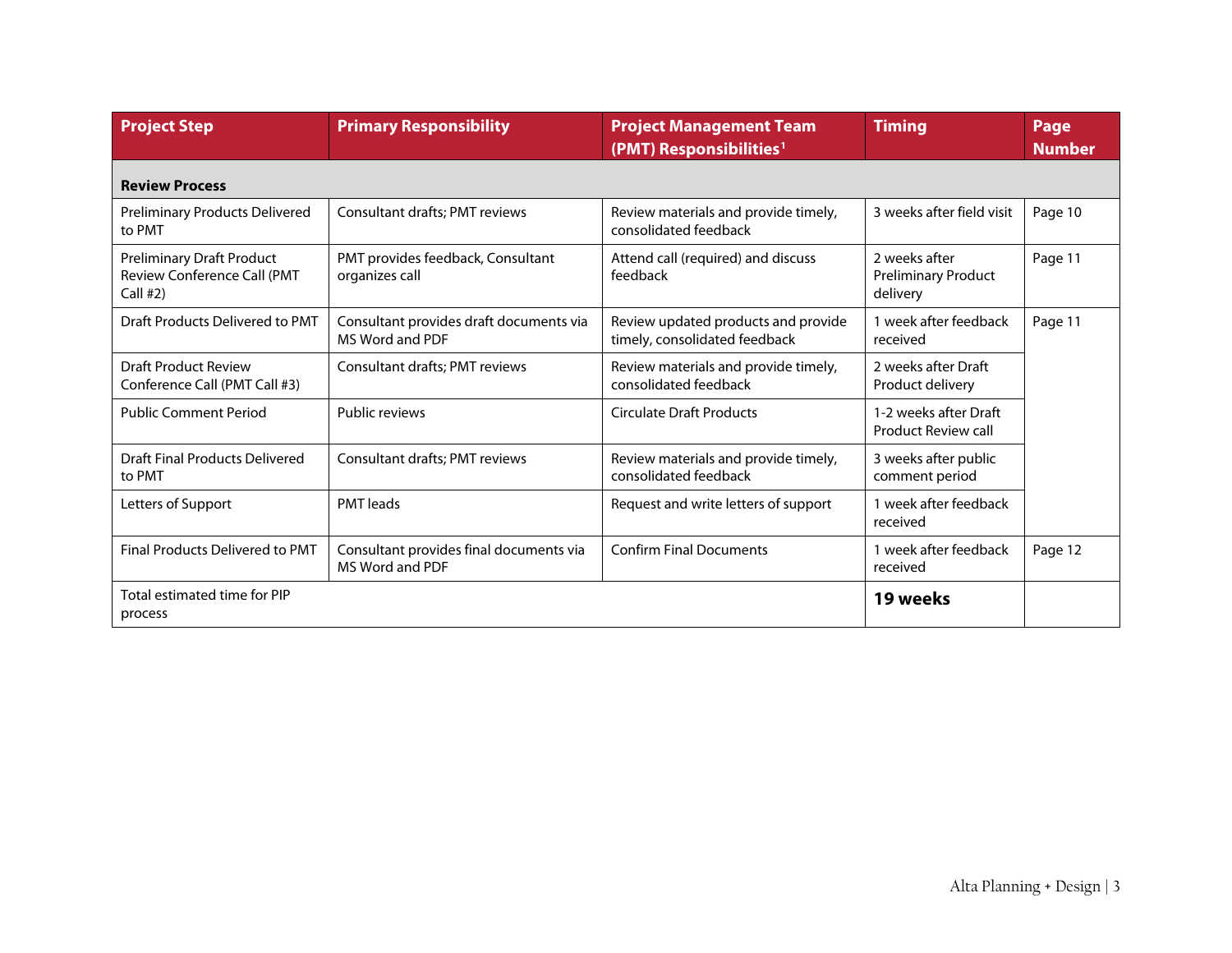|                                                                   | <i>Lavic 2. FIF Jampic Timemic</i><br>Weeks |  |                  |                |   |   |    |                |    |    |    |    |    |    |    |    |    |    |
|-------------------------------------------------------------------|---------------------------------------------|--|------------------|----------------|---|---|----|----------------|----|----|----|----|----|----|----|----|----|----|
|                                                                   | $\mathcal{I}$                               |  | $2 \overline{3}$ | $\overline{4}$ | 5 | 6 | 78 | $\overline{g}$ | 10 | 11 | 12 | 13 | 14 | 15 | 16 | 17 | 18 | 19 |
| <b>Project Initiation</b>                                         |                                             |  |                  |                |   |   |    |                |    |    |    |    |    |    |    |    |    |    |
| Project Management Team (PMT) Kickoff<br>Call (PMT Call #1)       |                                             |  |                  |                |   |   |    |                |    |    |    |    |    |    |    |    |    |    |
| <b>Education and Outreach Kickoff Meeting</b>                     |                                             |  |                  |                |   |   |    |                |    |    |    |    |    |    |    |    |    |    |
| Background data collection                                        |                                             |  |                  |                |   |   |    |                |    |    |    |    |    |    |    |    |    |    |
| <b>School Safety Assessment</b>                                   |                                             |  |                  |                |   |   |    |                |    |    |    |    |    |    |    |    |    |    |
| Outreach                                                          |                                             |  |                  |                |   |   |    |                |    |    |    |    |    |    |    |    |    |    |
| Walk Audit (observation of circulation at<br>drop-off or pick-up) |                                             |  |                  |                |   |   |    |                |    |    |    |    |    |    |    |    |    |    |
| <b>Community Meeting</b>                                          |                                             |  |                  |                |   |   |    |                |    |    |    |    |    |    |    |    |    |    |
| <b>Education and Outreach Stakeholder</b><br><b>Meetings</b>      |                                             |  |                  |                |   |   |    |                |    |    |    |    |    |    |    |    |    |    |
| Bike and Pedestrian Facility Inventory                            |                                             |  |                  |                |   |   |    |                |    |    |    |    |    |    |    |    |    |    |
| <b>Review Process</b>                                             |                                             |  |                  |                |   |   |    |                |    |    |    |    |    |    |    |    |    |    |
| Preliminary Products Delivered to PMT                             |                                             |  |                  |                |   |   |    |                |    |    |    |    |    |    |    |    |    |    |
| Preliminary Product Review Conference<br>Call (PMT Call #2)       |                                             |  |                  |                |   |   |    |                |    |    |    |    |    |    |    |    |    |    |
| Draft Products Delivered to PMT                                   |                                             |  |                  |                |   |   |    |                |    |    |    |    |    |    |    |    |    |    |
| Draft Product Review Conference Call<br>(PMT Call #3)             |                                             |  |                  |                |   |   |    |                |    |    |    |    |    |    |    |    |    |    |
| <b>Public Comment Draft</b>                                       |                                             |  |                  |                |   |   |    |                |    |    |    |    |    |    |    |    |    |    |
| <b>Public Comment Period</b>                                      |                                             |  |                  |                |   |   |    |                |    |    |    |    |    |    |    |    |    |    |
| Draft Final Products Delivered to PMT                             |                                             |  |                  |                |   |   |    |                |    |    |    |    |    |    |    |    |    |    |
| Letters of Support                                                |                                             |  |                  |                |   |   |    |                |    |    |    |    |    |    |    |    |    |    |
| Final Products Delivered to PMT                                   |                                             |  |                  |                |   |   |    |                |    |    |    |    |    |    |    |    |    |    |

Table 2. PiP Sample Timeline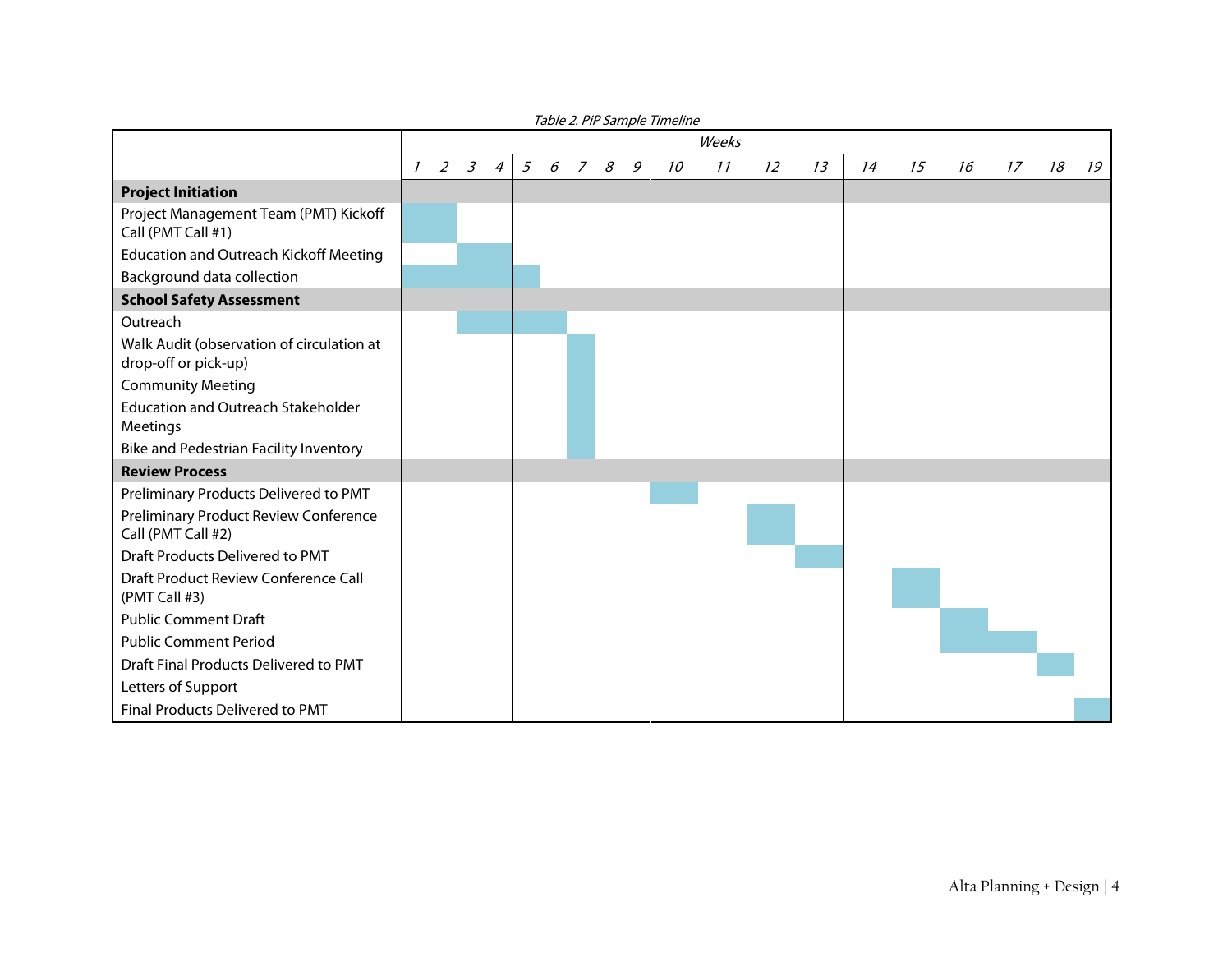## <span id="page-4-0"></span>**SRTS Infrastructure Project Identification Program (PIP) Process**

## **Project Initiation**

<span id="page-4-1"></span>After the ODOT SRTS Infrastructure Project Manager confirms the school or cluster of schools that will participate in a PIP Process, the next step will be to assemble key players to participate in the Project Management Team (PMT) and create a personalized project delivery plan, using the following general outline. Key players who make up the PMT are the primary roadway authority and primary affected school.

#### **Project Management Team (PMT) Kick-Off Call**

The PMT will be a collaborative group that will steer the PIP Process, participate in the field visit, and give feedback on the PIP Process deliverables. The PMT will have three required calls during the PIP Process. See Appendix B for the PIP Process Kick-off Meeting Agenda Template. The initial meeting will outline the PIP Process, identify shared goals, discuss background data needs and responsibilities, cover School Safety Assessment logistics and outreach

This group will include local representatives as listed i[n Table 3.](#page-4-2)

<span id="page-4-2"></span>

| <b>Required Representatives</b>                                                                  | <b>Optional Representatives</b>                                                                                                                                                                                                                   |  |  |  |  |  |
|--------------------------------------------------------------------------------------------------|---------------------------------------------------------------------------------------------------------------------------------------------------------------------------------------------------------------------------------------------------|--|--|--|--|--|
| Primary roadway authority<br>٠<br>Primary impacted school or district (school<br>٠<br>SRTS lead) | Other impacted roadway authorities<br>Other impacted schools or districts<br>Non-infrastructure SRTS service providers<br>٠<br>ODOT Safe Routes to School Program Manager<br>٠<br>or regional ODOT representative<br>Community groups<br>Teachers |  |  |  |  |  |

## $T/L$  3. PMT Representation

#### **Education and Outreach Kickoff Meeting**

Two to four weeks before the School Safety Assessment Field Visit, Consultant will hold a dedicated meeting to discuss non-infrastructure activities. This phone meeting will discuss:

- Historic and ongoing non-infrastructure SRTS activities,
- Barriers for students walking and biking to school
- Brainstorm ideas for non-infrastructure activities that could address these barriers, such as walking, school buses, bike/pedestrian education, encouragement events, a SRTS coordinator, etc.
- How the team will work together
- Vision and goals for SRTS

This call will guide additional community discussion of these topics during the School Safety Assessment field visit. The PMT is required, and may choose to invite additional optional representatives, such as SRTS service providers, as well as:

- Teachers
- Parent volunteers
- Administrators
- Other school staff
- Community partners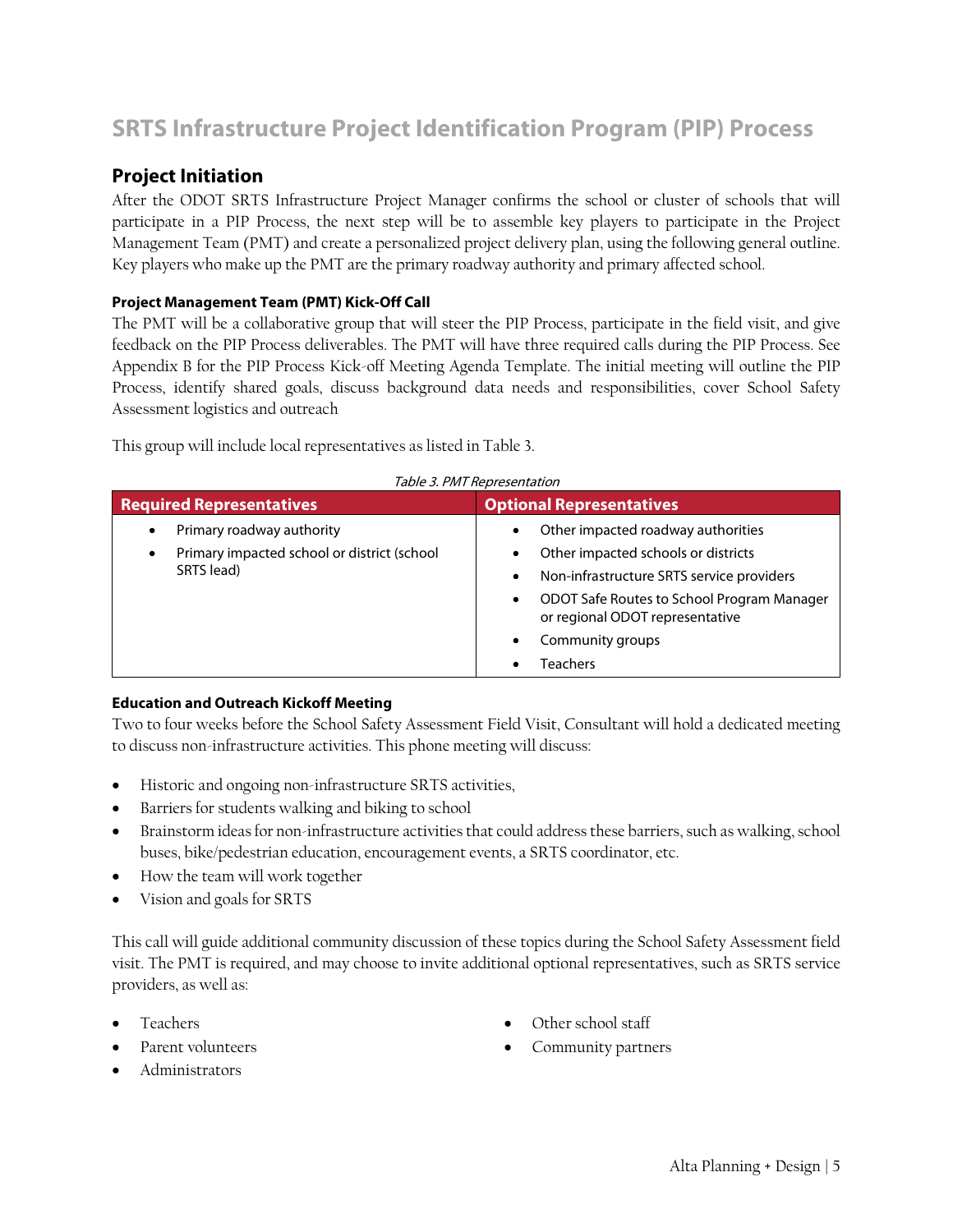The Consultant will follow-up with individual interviews with 2-4 stakeholders or stakeholder groups to discuss opportunities for building non-infrastructure activities in the community. These meetings will ideally happen in-person during the School Safety Assessment, although they can be held via conference call.

#### **Background Data Collection**

Consultant will collect and compile publicly-available existing conditions data and local context information, as well as information about community concerns, demographics, travel routes, existing facilities, traffic patterns, school environment, and other details that could inform the school safety assessment process or infrastructure recommendations. Local jurisdictions will provide some data, such as existing or historic SRTS participation, as part of the PIP Process application.

Consultant will prepare a data request memo outlining data not otherwise available. The PMT should provide this data, or explain why they are unable to provide the requested information. This feedback will allow ODOT to refine the PIP Process for the next round and offer support for data collection.

Data collection strategies and sources include the following:

- **GIS data**. GIS data on the local road network, parks, community spaces, schools, sidewalks, bike and pedestrian facilities, signs, existing LTS data, lanes, speeds, and traffic signals will both be used to analyze existing conditions and create suggested route maps. After downloading available data sets fro[m ODOT's](https://www.oregon.gov/ODOT/Data/Pages/Maps.aspx)  [statewide database](https://www.oregon.gov/ODOT/Data/Pages/Maps.aspx) and [US Census Bureau,](https://www.census.gov/geo/maps-data/data/tiger-line.html) Consultant will request any additional needed data from the local roadway jurisdictions (city and/or county).
- **Relevant roadway jurisdiction planning documents, suggested route maps, school district transportation policies historic public processes, complaints/infrastructure requests, and school planning documents.** Consultant will collect relevant planning documents and recent, related public processes to learn about planned transportation improvements and local priorities, and traffic. Relevant documents could include: Active Transportation Plans, Transportation System Plans, Regional Transportation Plans, school district planning documents, school transportation hazard maps, etc.
- **Crash history.** Consultant will collect crash history data from relevant roadway jurisdictions and [the](https://geo.maps.arcgis.com/apps/webappviewer/index.html?id=33d00a3d7181433d85abfce78b8ae879) ODOT [SRTS Web Map Application,](https://geo.maps.arcgis.com/apps/webappviewer/index.html?id=33d00a3d7181433d85abfce78b8ae879) which catalogues school-related crashes, to analyze hot spots near the school(s).
- **Enrollment information and demographics.** Consultant will compile school enrollment and demographic information to inform outreach methods and infrastructure recommendations. Consultant will compile available data (by school or by census tract) on Free and Reduced Lunch Program eligibility, percent of students identifying as non-white or Hispanic, household income by census tract, and school enrollment. Data can come from th[e US Census Bureau,](https://www.census.gov/quickfacts/fact/table/US/PST045217) [Oregon Department of Education,](https://www.oregon.gov/ode/reports-and-data/Pages/default.aspx) or local school districts.
- **Student locations (if available) or Census population density.** Consultant will request student location data from the district to analyze student travel patterns and prioritize improvement recommendations. If student locations are not available, Consultant will use [US Census Bureau population density](https://www.census.gov/population/www/censusdata/density.html) as a proxy.
- **Existing or historic SRTS participation.** Consultant will request hand tally and parent survey data, if available, as well as the history of participation in Walk+Roll to School Day or Month or other SRTS noninfrastructure activities. If requested, Consultant will provide parent survey and/or hand tally instructions for jurisdictions or schools to collect information about their travel habits and safety concerns.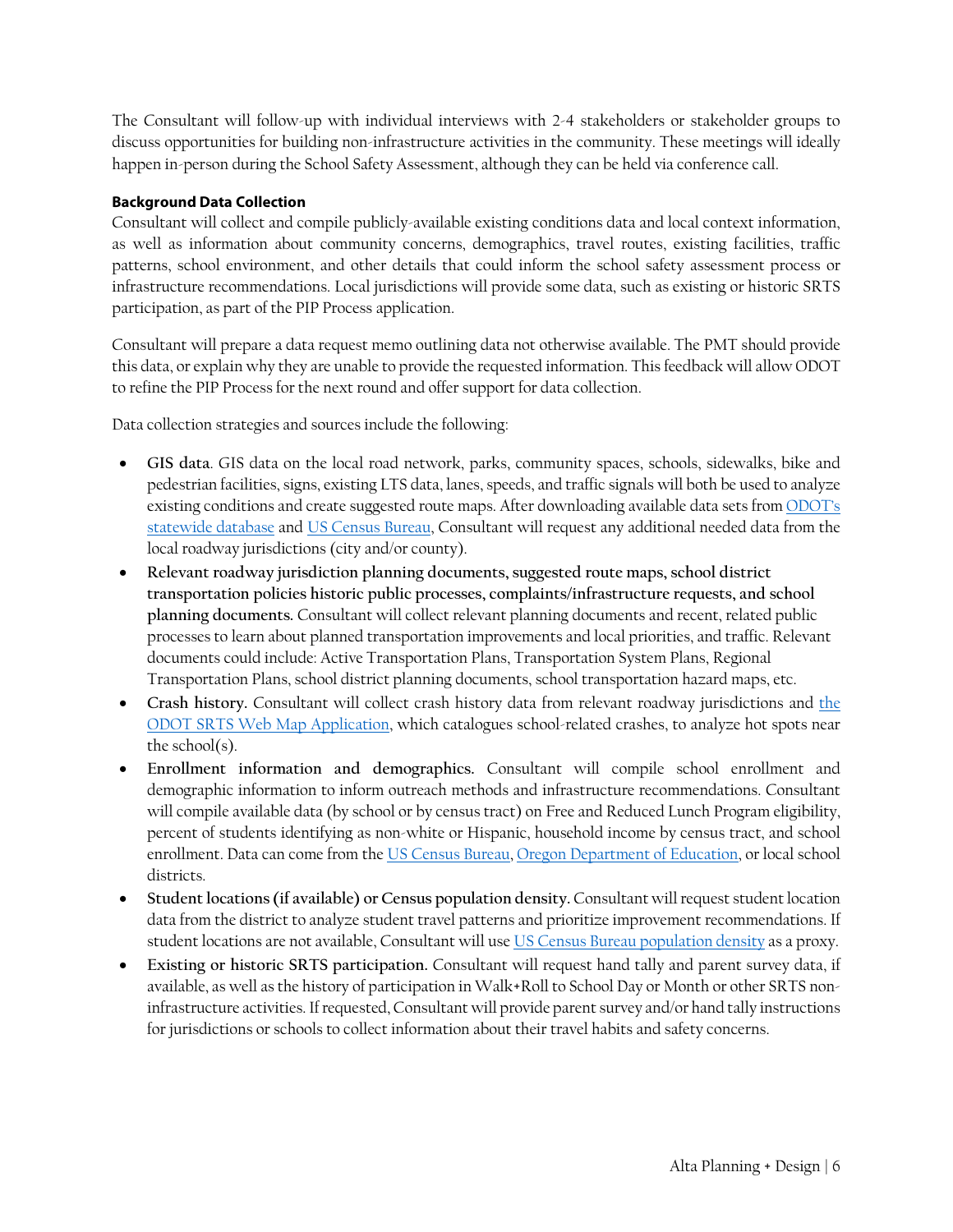## **School Safety Assessment**

<span id="page-6-0"></span>The PMT, along with two Consultant planners or engineers, will visit the school(s) for an in-person school safety assessment, which includes the walk audit observation, community meeting, a bike and pedestrian facility inventory, and stakeholder interviews. The field visit is the most important part of the PIP Process because it allows the team to meet face-to-face, observe traffic conditions and student travel patterns first-hand, and discuss potential solutions to identified challenges.

If a city or district is including multiple schools in the PIP Process, Consultant will lead separate School Safety Assessments, including outreach, walk audit, community meeting, and facility inventory. If the schools share a building site, the facility inventories may be combined, but separate walk audit observations should be conducted if the bell schedules are different. All School Safety Assessment components should be scheduled on the same day or consecutive days if needed for multiple processes, to reduce Consultant travel time.

See Appendix B for both morning and afternoon School Safety Assessment Field Visit Agendas Templates and other relevant materials.

#### **Outreach**

Local representatives will publicize the safety assessment to encourage community member participation and input, with a focus on including:

- Historically-marginalized groups,
- Parents/caregivers,
- School, district, and transportation staff,
- Local jurisdiction planners, engineers, and leadership.

Using outreach tools provided by the Consultant, the PMT will invite stakeholders to attend the Walk Audit and Community Meeting, as well asking them to provide online feedback via an online project input map. For both online and in-person engagement, a short survey will ask stakeholders to provide demographic information (see page 25).

Local school, district, and/or roadway jurisdiction officials will lead outreach, as discussed in the PMT kick-off call. Consultant will provide a promotional flyer and agenda for each school's walk audit and community meeting. Materials can be provided in Spanish or other languages, as needed. Consultant will be available for an additional call or email correspondence to further discuss outreach strategies. See Appendix B for a School Safety Assessment Outreach Flyer Template.

Outreach methods may include:

- Distribute flyers and make an announcement at Back to School Night, or other school event.
- Send flyers home with students to give to families or send electronically to school(s) listserv.
- Post flyer on school bulletin boards.
- Email event invitations to local policy makers, municipality staff, school principal, district facilities staff, stakeholder team members, and other key stakeholders. Make follow up calls as necessary.
- Offer an online survey and WikiMap to collect additional feedback about areas of concern to families.
- Survey parents during drop-off and pick-up to learn more about barriers from families that do not allow their students to walk and bike.
- Provide a large map and implementation guidance for how a local contact can collect additional data over the week after the School Safety Assessment.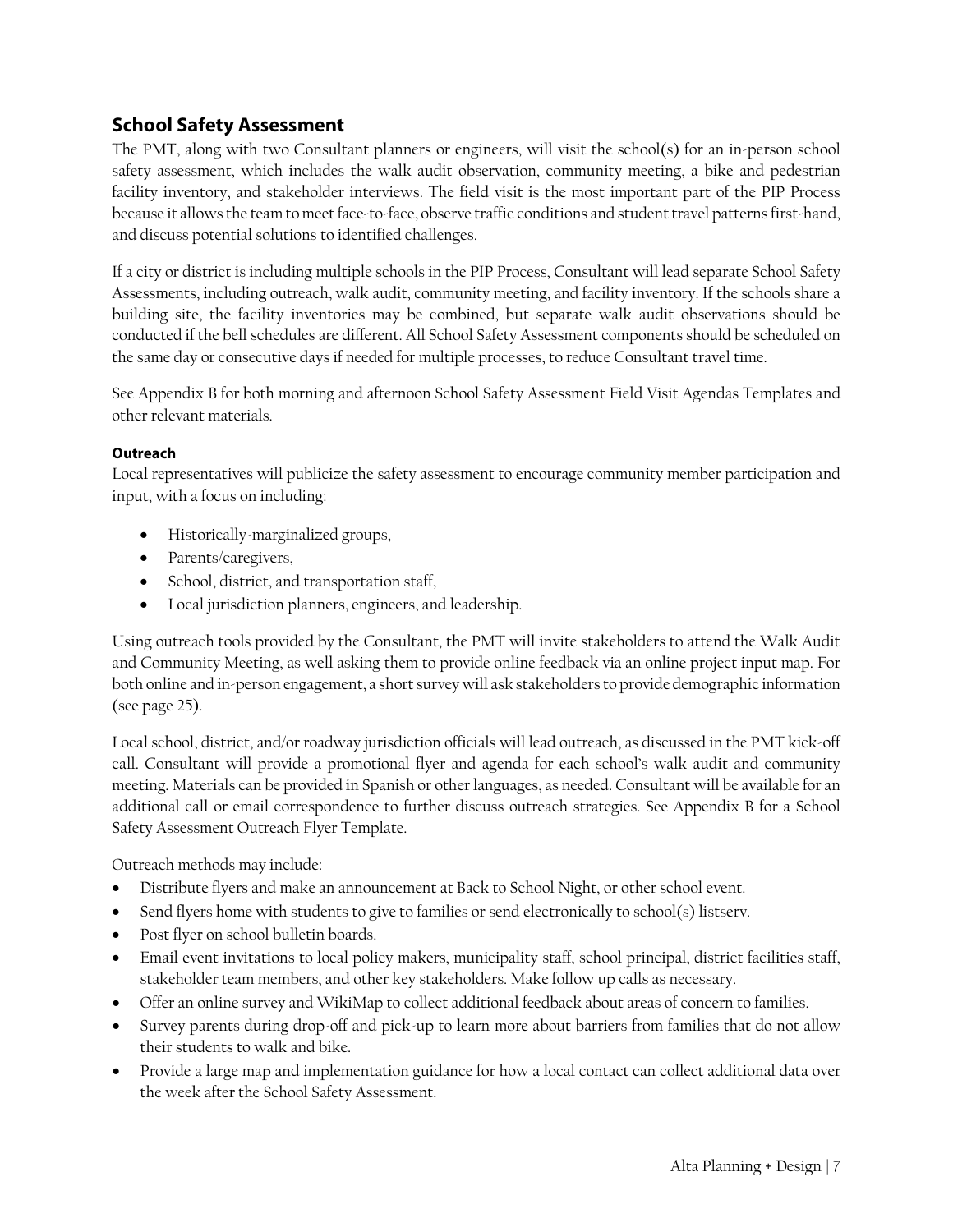#### <span id="page-7-0"></span>**Walk Audit**

The walk audit typically takes place during the morning student drop-off, when students get to school, or the afternoon pick-up at the end of the school day. Consultant will arrive at the school early to drop off materials and set up the meeting room for after the observation. School community members, local jurisdiction planners, engineers, and leadership are encouraged to attend.

Appendix B includes all the template materials needed to facilitate the SRTS Walk Audit:

- Field Visit Materials Checklist
- Field Visit Data Collection Form
- Walk Bike Facility Inventory Checklist
- Agendas
	- o Baseline Field Visit- Morning
	- o Baseline Field Visit- Afternoon
- Sign-in Sheet
- Bike and Pedestrian Safety Questionnaire

**Introduction gathering (45 min before bell)**. At the flag pole or school entrance, the Consultant Audit Lead will ask participants to introduce themselves, name their organization, and describe how they are usually involved in bicycle, pedestrian, or SRTS initiatives in the area.

Briefly, the Lead will cover the following information:

- The work conducted to date and the process and timeline for the school site assessment and PIP process.
- A brief overview of SRTS infrastructure and non-infrastructure, including the Six E's.
- The plan for the observation. Audit participants will be directed to focus on barriers to walking and biking and on observed behaviors and circulation patterns for all types of users. Participants should note issues related to driving in the context of how they affect walking and biking (for example, if drivers fail to yield to people walking, or parked cars block the crosswalk).
- Key locations for observation. These are usually the main loading area in front of the school, additional points of access and/or major streets and intersections leading up to the school.
- Initial feedback about problem areas, time permitting.

**Observation (30 minutes before bell).** The Audit Lead will divide the assembled participants into groups to observe different locations within a quarter-mile of the school and note observations on their maps. Participants should focus on observed behaviors and challenges during the audit. Technical stakeholders can take notes, using the Data Collection form included in Appendix B, photos, and videos of the issues.

Observations of student and parent behavior may include:

- Walking crossing locations, jaywalking, sidewalk crowding, and duration of peak activity.
- Bicycling on-street and sidewalk riding, wrong-way riding, helmet use.
- General traffic speeding, heavy turning movements, yielding to peds/bicyclists, blocking the intersection.
- Vehicular drop-off/pick-up vehicular progression, student exiting and entering behavior, illegal and double parking, illegal movements, and duration of peak activity.
- Crossing guards presence, condition of crossing guard equipment, and level of training.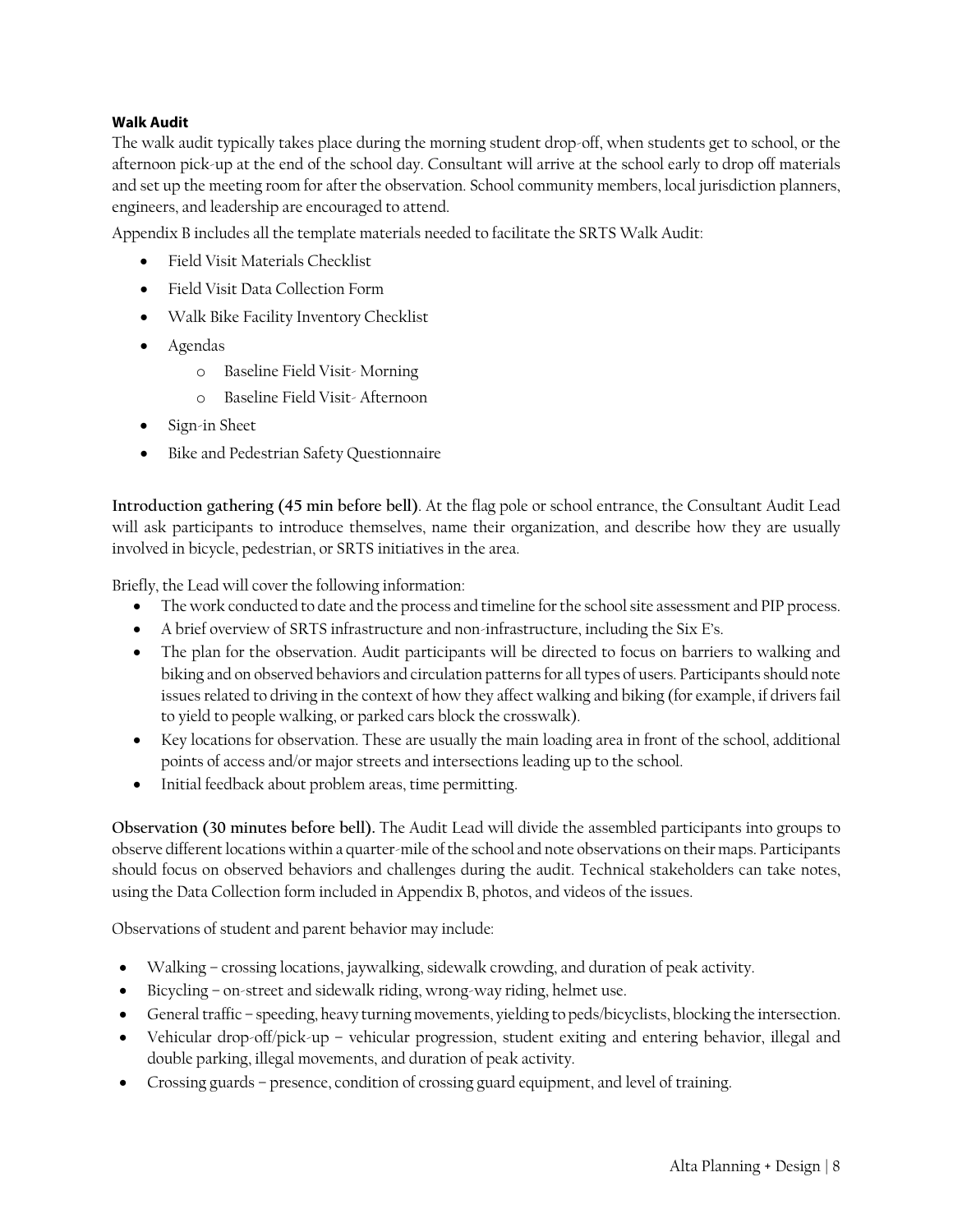#### <span id="page-8-0"></span>**Community Meeting**

Directly after observing student drop-off or pick-up (at start bell or 15 minutes after dismissal bell), participants should gather in the school library or conference room to debrief their observations, discuss community priorities and additional concerns, and brainstorm ideas for walking and biking routes that students can safely take to school for the suggested route maps. Participants will also discuss ideas for education and encouragement events at the school, give feedback on the community's SRTS vision and goals, and vote on their priority SRTS evaluation criteria that the consultant team and PMT will use to prioritize recommendations. Parents or other community members who did not attend the walk audit are welcome to attend the community meeting. The community meeting will focus on the one-mile radius around the school. Consultant staff will facilitate the discussion and take the lead compiling all participants' observations on the large table maps and brainstorming potential solutions to challenges. Topics discussed at this meeting will provide the backbone for the infrastructure improvement recommendations and ideas for events, outreach, and education.

#### **Education and Outreach Stakeholder Meetings**

During the School Safety Assessment Field Visit, the Consultant and school or district representative are available to meet with SRTS stakeholder groups such as parent groups, school counselors, service providers, and others who are interested in learning more about SRTS and how they can get involved. These meetings will inform the program vision and goals, outreach, education, and event recommendations and help build momentum for SRTS at the school. If the PMT cannot schedule in-person meetings during the School Safety Assessment, they can be held via phone before or after the other meetings.

#### **Bike and Pedestrian Facility Inventory**

Before or after the community meeting, Consultant and PMT representatives (optional) will conduct the bike and pedestrian facility inventory to confirm existing infrastructure and fill any gaps in roadway jurisdiction data, focusing on all streets within a quarter-mile of the school as well as key intersections identified by stakeholders within a mile of the school. Parents and other community members are not encouraged to attend the facility inventory. Data collection will be a high-level inventory of existing bike and pedestrian infrastructure, not a complete ADA assessment. Consultant will take photos of existing conditions for the report and provide them to ODOT.

Consultant will collect the following information about **general infrastructure deficiencies and needs**:

- Sidewalk deficiencies
- School area signs and pavement markings
- Paths
- Bike lanes
- Bicycle, scooter, and/or skateboard
- Drop-off/pick-up areas
- Visibility
- Traffic conditions

Consultant will collect the following information about **street crossings**:

- Traffic signals
- Marked crosswalks

• Connections with neighborhood trails or paths

• Curb ramps

The complete Bike and Pedestrian Facility Inventory is available in Appendix B.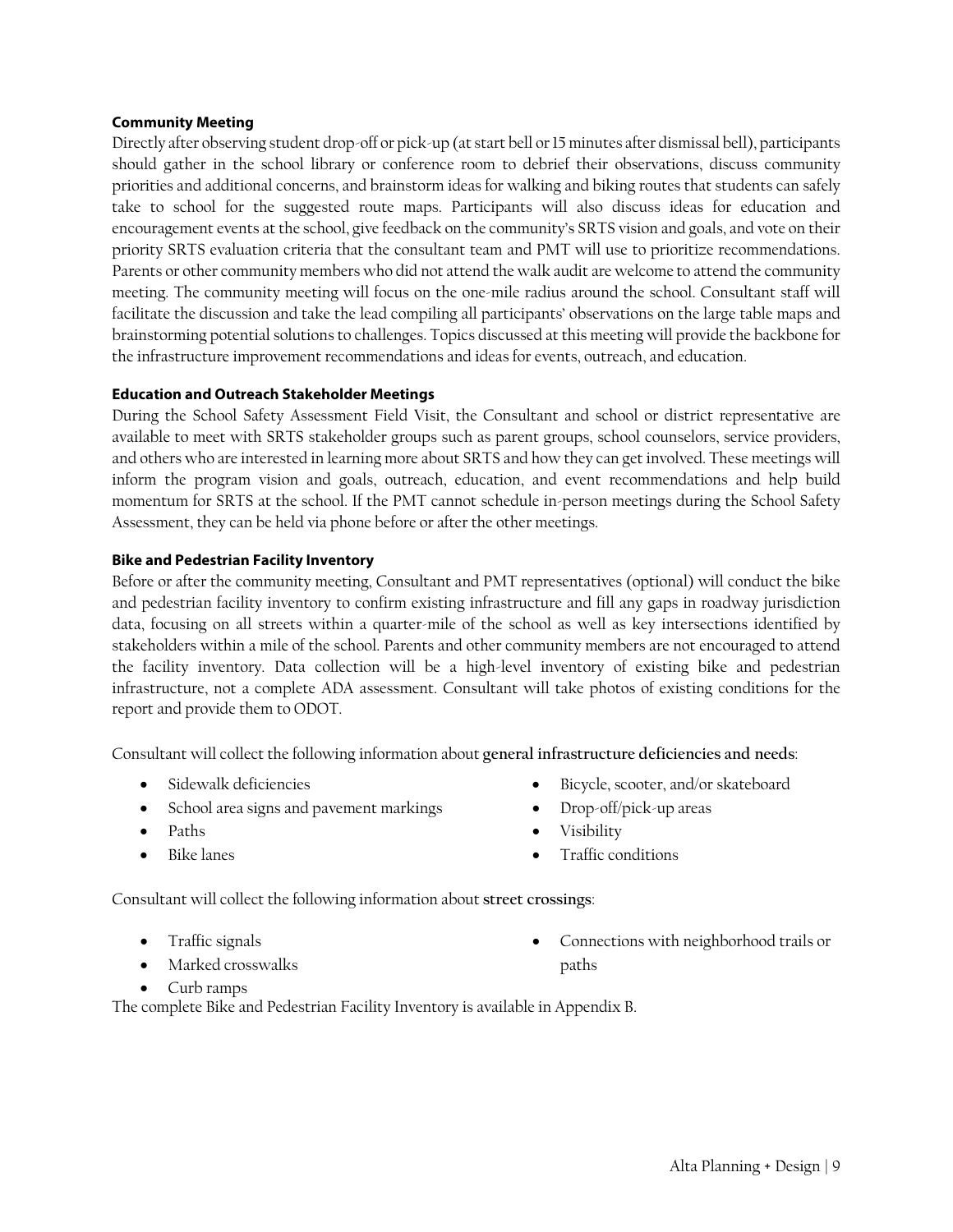### **Recommendations**

#### **Project and Action List**

After the School Safety Assessment, the Consultant team will prepare the Draft Project and Action List based on background context, community goals, field observations, and reported issues by the PMT and other community members. The list will be organized by: short term (this school year), medium term (next school year), and long term (after that) timeframes. The Project and Action List will include both infrastructure, non-infrastructure, and policy recommendations. The Consultant team will review school district transportation policies. If issues are identified that relate to roadway jurisdictional policies, Consultant will review policies and recommend modification, for example: vegetation maintenance, sidewalk maintenance, and biking on sidewalks.

#### **Project Prioritization**

After the Consultant team develops the Project and Action List, they will prioritize recommendations based on community goals and evaluation criteria. Evaluation matrices will be included in an appendix. The PMT will review the draft Project and Action List and provide input on both recommendation details and priority levels. Since the roadway authority(s) would implement most of the infrastructure recommendations and apply for ODOT SRTS funding, their buy-in is particularly essential as the SRTS Plan moves forward.

#### <span id="page-9-0"></span>**Implementation Plan**

After the preliminary draft products are reviewed by the PMT, the Consultant team will create an Implementation Plan to outline next steps for key stakeholder groups: the roadway authority, the school, the school district, or others. Next steps could include how to seek funding for projects, incorporate recommendations into a Transportation System Plan (TSP), start a walking school bus, and more.

#### <span id="page-9-1"></span>**Review Process**

The coordinated review process will allow multiple stakeholders to provide feedback so the deliverables can be tailored to reflect community needs. See page [10](#page-9-1) or an overview of the review process and product delivery timeline.

#### **Preliminary Draft Products Delivered to PMT**

About a month after the field visit, Consultant will provide a draft SRTS Plan to the PMT for a first review of the draft products.

The initial products include the following:

- A **SRTS Plan Outline**, which provides the framework for the community's SRTS Plan. See template in Appendix A.
- A **Summary of Existing Conditions and Outreach**, which describes key findings from existing conditions research, data collection, and outreach efforts that informed the recommendations, as well as a description of and key takeaways from the field visit.
- Draft **Vision and Goals f**or what stakeholders would like to achieve with their SRTS efforts and next steps for implementing these goals.
- A **Draft Improvement Recommendations Map**, which shows the locations of proposed improvements and site context, such as crossing guard locations, bus loading zones, and bike parking.
- A **Prioritized Project and Action List** with Grant Eligibility, that corresponds to community goals. This list will guide jurisdictions as they apply for ODOT SRTS infrastructure or non-infrastructure funding, organize a bond measure, add projects to their transportation plans, and generally move forward with SRTS work. The prioritized list will be based on community goals and priorities identified through the PIP Process.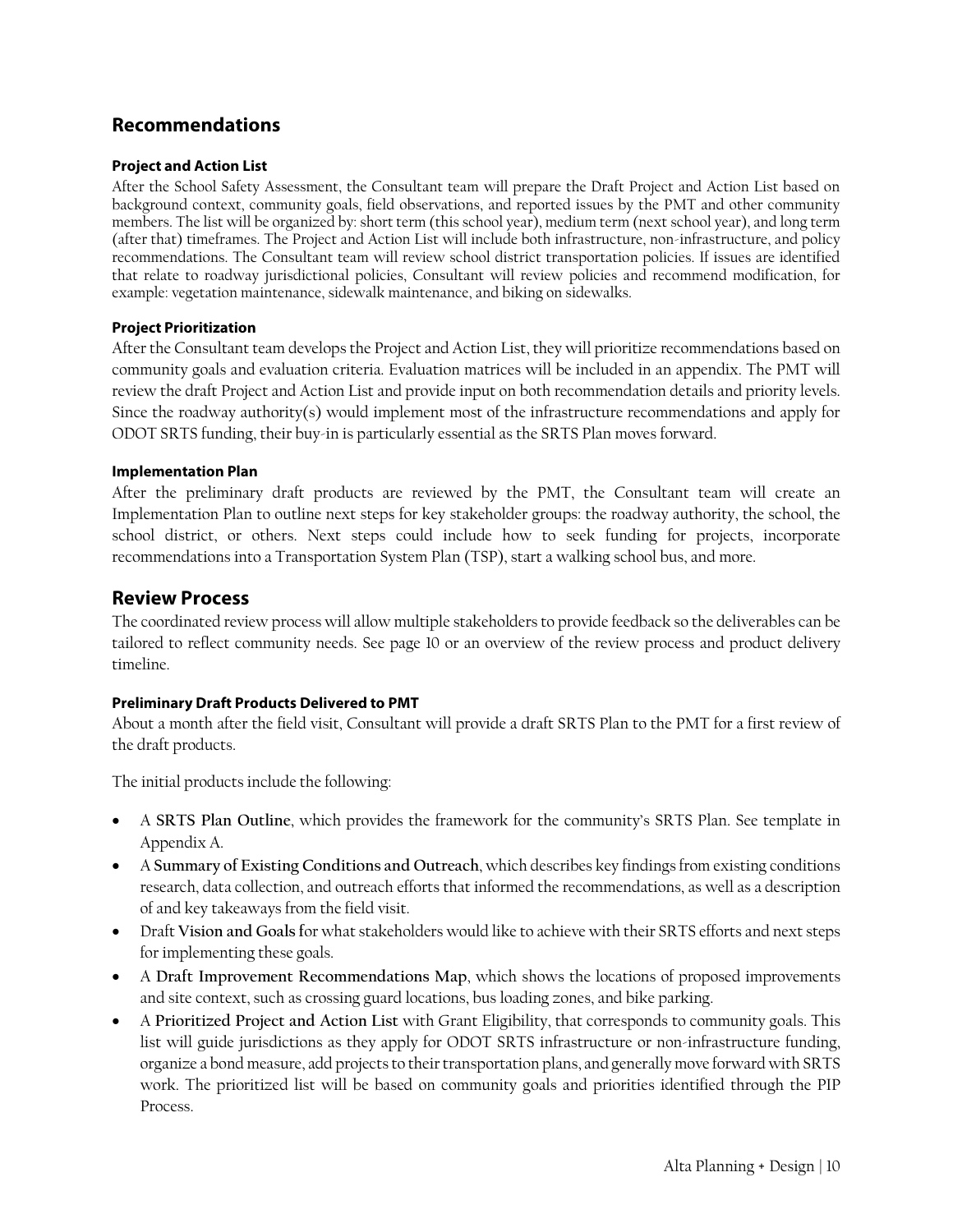- <span id="page-10-0"></span>• **Non-Infrastructure Recommendations**, which include education, encouragement, enforcement, and evaluation next steps for the community to promote active and safe transportation behaviors.
- **A Suggested Routes Map**, which shows recommended routes for students biking or walking to school, showing key infrastructure such as walking and biking facilities, signals, and four-way stops. If the school already has a suggested route map, that map can be updated, if preferred. These maps will be useful for outreach to families about walking and biking to school. These maps can be updated as improvements are implemented. The maps will include contact information for the ODOT SRTS Non-Infrastructure Program Technical Assistance Provider, the local coordinator, and/or relevant websites.

#### <span id="page-10-1"></span>**Preliminary Draft Product Review Conference Call (PMT Call #2)**

Consultant will facilitate a call to discuss draft products and review the project and action prioritization. The PMT will provide any comments or concerns about the draft materials, and confirm the projects to be included in ODOT SRTS Infrastructure Grant application supporting information. Consultant may request additional information needed about selected projects for the grant application details, such as:

- Relevant Right of Way ownership
- Utility implications and opportunities to mitigate
- Stormwater management implications
- Previously-developed project or local cost estimates
- % of students receiving FRL at the school
- Environmental resources or hazards
- Latitude and longitude of the project
- Speed, travel lanes, and AADT
- Priority Safety Corridor status
- Supplemental bussing plan consideration

#### **Draft Products Delivered to PMT**

Consultant will revise Draft Products, compile the SRTS Plan, and assemble grant components and send SRTS Plan and grant components to the PMT. This set of draft materials will include a completed SRTS Plan (see below), which will also include a map of the High Priority Recommendations, Implementation Plan, and planning-level cost estimates for the ODOT SRTS Competitive Grant.

Consultant will also provide a draft SRTS Plan, based on the template in development by ODOT.

#### **Draft Product Review Conference Call (PMT Call #3)**

The second review conference call with the PMT will focus on any final edits or outstanding information that is needed to complete the SRTS Plan. This call will identify any remaining issues to be resolved, after which the PMT will officially approve the Public Review Draft of the SRTS Plan.

#### **Public Comment Draft**

Consultant will make any edits to the Draft Products and prepare the Public Comment SRTS Plan Draft.

#### **Public Comment Period**

PMT will release the Public Review Draft SRTS Plan to the public for a two-week public comment period. The SRTS Plan will be shared via general PMT member outreach channels and specifically with:

- All roadway authorities with projects listed in the SRTS Plan,
- Community meeting attendees and school communities via email, and
- Other stakeholders with actions listed in the SRTS Plan.

#### **(Optional) Education and Outreach Review Conference Call**

Assembling the same or a similar stakeholder group as for the initial Education and Outreach kick-off call, Consultant will host a call to review and discuss the draft education and outreach recommendations. Again, the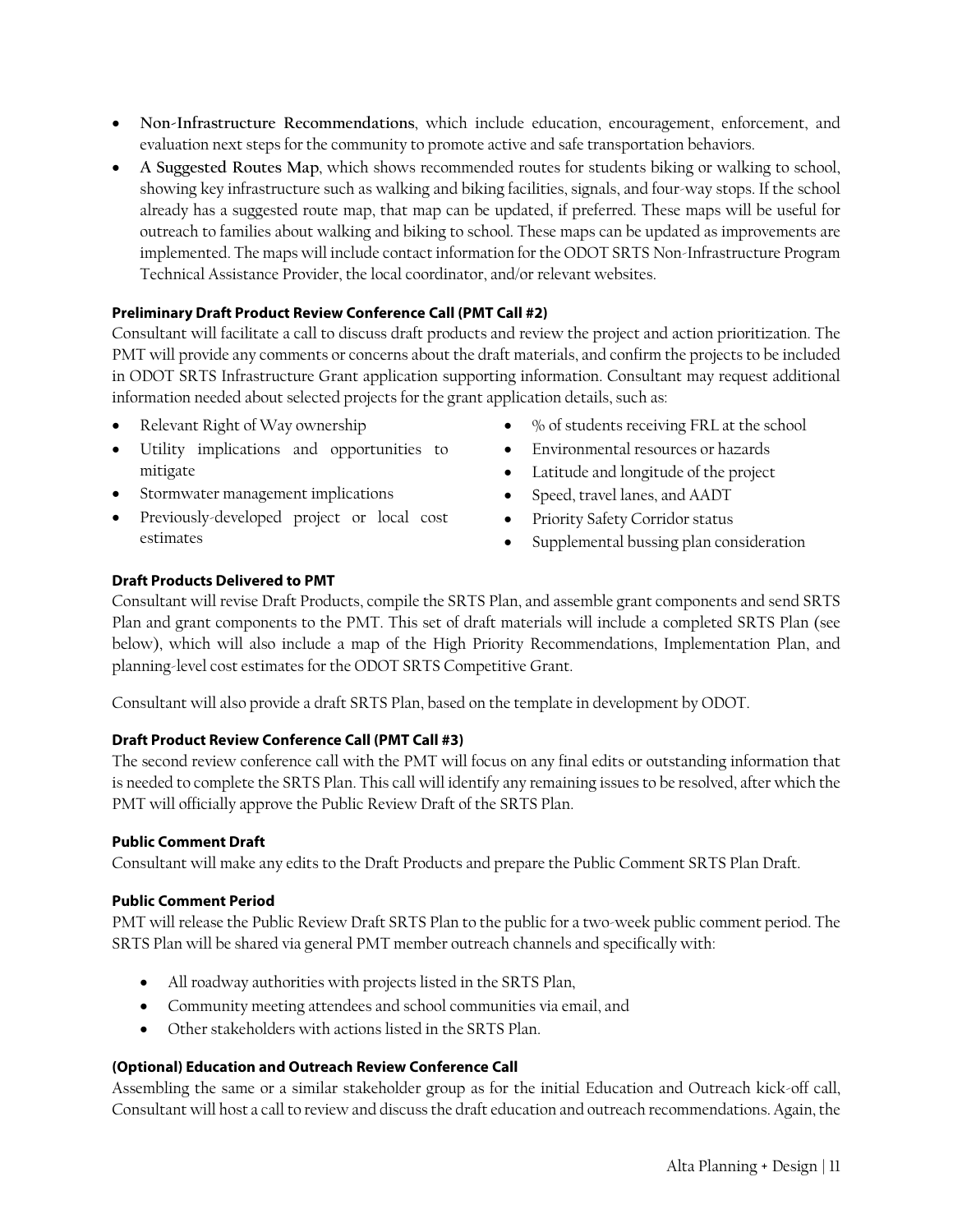school or district representative is required at this meeting, while the roadway jurisdiction representative is encouraged to attend, but not required. The goals of the meeting are to build consensus around the specific next steps of the SRTS Plan, identify responsibilities for short-term actions, and provide local stakeholders with tools to address their goals.

#### <span id="page-11-0"></span>**(Optional) Follow-up PMT Meeting and/or Community Meeting**

Consultant is available to meet with the PMT after the public comment period to discuss how to address comments. If the PIP is covering multiple schools in one community, Consultant could return to the community for a follow-up community meeting to discuss changes to the SRTS Plan.

#### **Draft Final Products Delivered to PMT**

Consultant will incorporate public and stakeholder feedback into the SRTS Plan and deliver to the PMT for final review.

#### **Letters of Support**

The roadway jurisdiction and school administration will draft letters of support in accordance with the ODOT SRTS Infrastructure Grant Requirements.

#### **Final Products Delivered to PMT**

Consultant will revise materials based on PMT input and deliver final products for a final fatal flaws review. Consultant will provide all final files to the PMT, in PDF, Word, Illustrator/InDesign, and GIS shapefiles.

## **SRTS Plan Table of Contents**

All Oregon SRTS Plans will follow a similar Table of Contents, which will be provided to the PIP PMT after the School Site Assessment. The full SRTS Plan Template is included in Appendix A.

- 1. Introduction and School Overview
	- a. What is Safe Routes to School? Description of the purpose of SRTS, why it is important, and how the program makes communities safer and healthier
		- i. Includes principal, enrollment, schools schedule, grades, address, community demographics, and introduction of the PIP Process
- 2. Vision and Goals
- 3. Existing Conditions
	- a. Background data
	- b. Summary of School Site Assessment(s).
		- i. Walk Audit Summary
		- ii. Community Meeting Summary
		- iii. Walk Audit Findings
			- 1. School layout and site circulation by mode
		- iv. Bike and Pedestrian Facility Inventory
- 4. Needs and Recommendations
	- a. Prioritized Project and Action List
		- i. Infrastructure improvement recommendations matrix: Location, Existing Conditions Photos, Issue, Solution, Cost, Responsibility, Potential Funding Source
		- ii. Non-infrastructure program recommendations to address issues that arise at Site **Assessments**
	- b. Improvement Recommendations Map showing the locations of proposed improvements, and site context